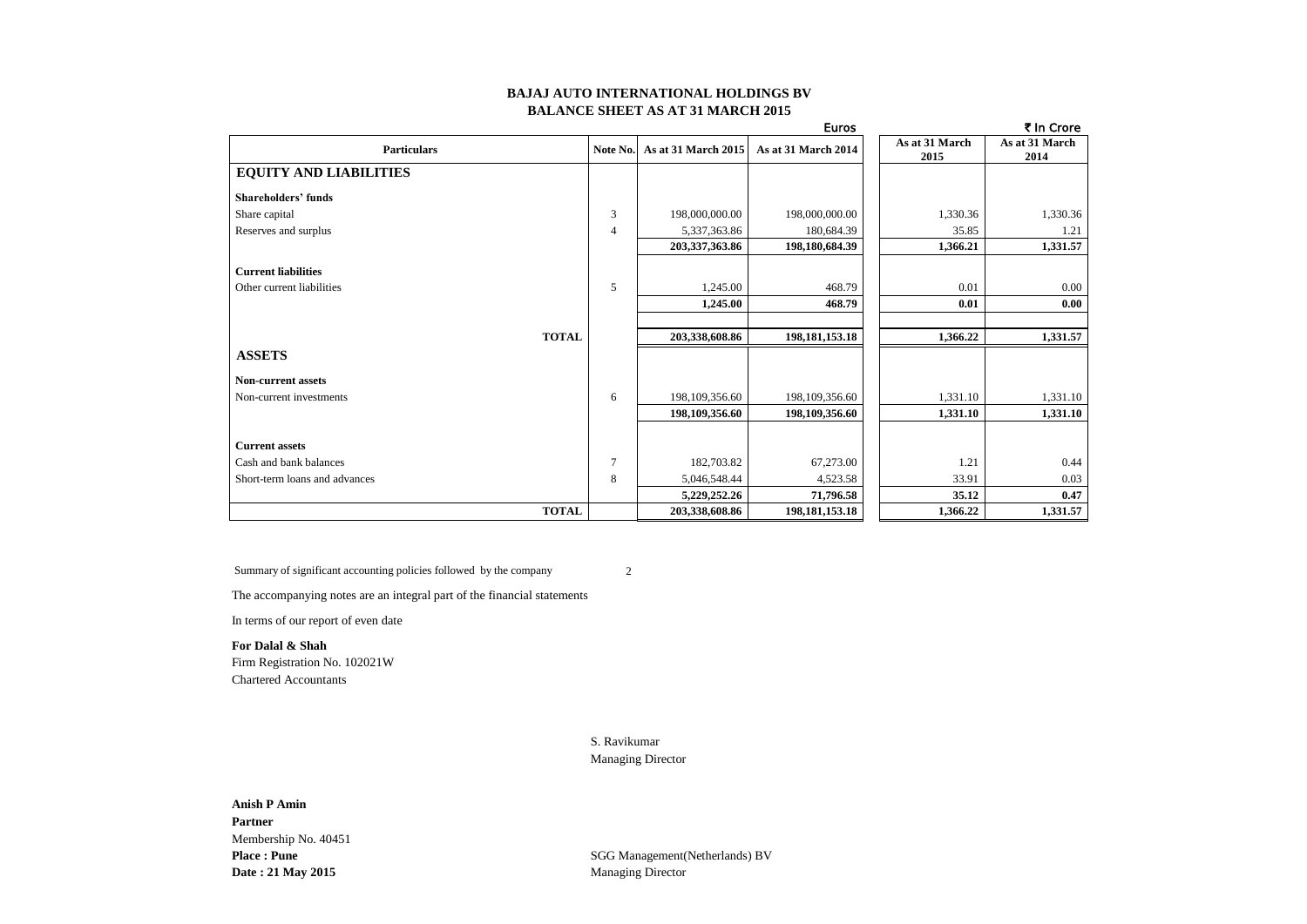### **BAJAJ AUTO INTERNATIONAL HOLDINGS BV STATEMENT OF PROFIT AND LOSS FOR THE YEAR ENDED 31 MARCH 2015**

|                                                                                                    |          |                                    | <b>Euros</b>                       |                                    | ₹ In Crore                         |
|----------------------------------------------------------------------------------------------------|----------|------------------------------------|------------------------------------|------------------------------------|------------------------------------|
| <b>Particulars</b>                                                                                 | Note No. | <b>Year Ended</b><br>31 March 2015 | <b>Year Ended</b><br>31 March 2014 | <b>Year Ended</b><br>31 March 2015 | <b>Year Ended</b><br>31 March 2014 |
| Revenue from operations                                                                            | 9        | 5,247,328.60                       | 3,640,727.29                       | 35.25                              | 24.46                              |
| <b>Total Revenue (I)</b>                                                                           |          | 5,247,328.60                       | 3,640,727.29                       | 35.25                              | 24.46                              |
| <b>Expenses:</b><br>Other expenses                                                                 | 10       | 90,649.13                          | 117,403.46                         | 0.61                               | 0.79                               |
| Total expenses (II)                                                                                |          | 90,649.13                          | 117,403.46                         | 0.61                               | 0.79                               |
| Profit before tax (I - II)                                                                         |          | 5,156,679.47                       | 3,523,323.83                       | 34.64                              | 23.67                              |
| Tax expenses                                                                                       |          | $\overline{\phantom{a}}$           | $\overline{\phantom{a}}$           | $\overline{\phantom{a}}$           |                                    |
| Profit after Tax for the year                                                                      |          | 5,156,679.47                       | 3,523,323.83                       | 34.64                              | 23.67                              |
| Basic & Diluted Earnings per share (in Euro/ $\bar{\zeta}$ )<br>(Nominal value per share Euro 100) | 11       | 2.60                               | 1.78                               | 174.95                             | 119.55                             |

Summary of significant accounting policies followed by the company 2

The accompanying notes are an integral part of the financial statements

In terms of our report of even date

**For Dalal & Shah** Firm Registration No. 102021W Chartered Accountants

> S. Ravikumar Managing Director

**Anish P Amin Partner** Membership No. 40451 **Date : 21 May 2015** Managing Director

**Place : Pune** SGG Management(Netherlands) BV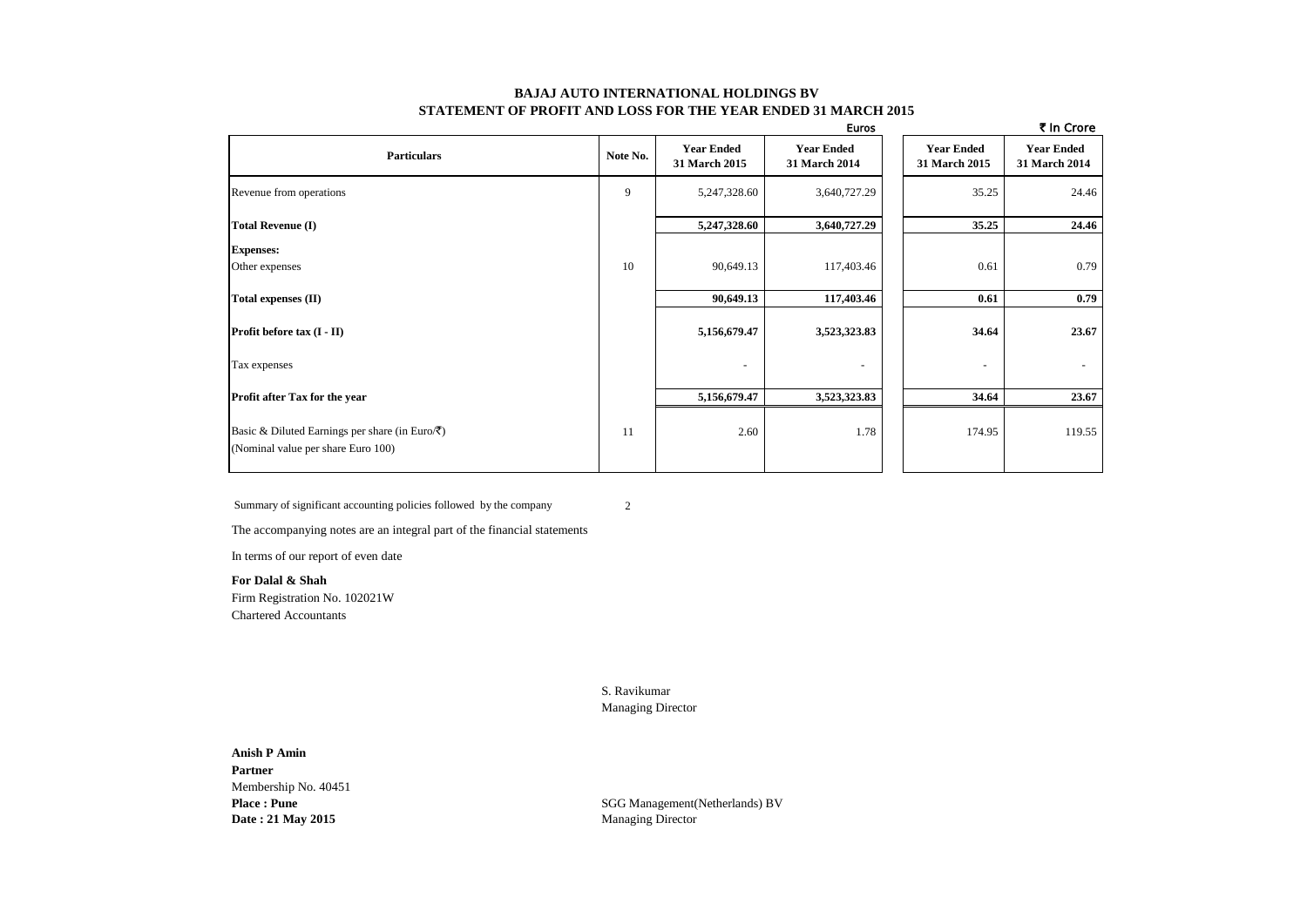### Notes to financial statements for the year ended 31 March 2015

The financial statements have been prepared in Euro. Also the audit report is based on figures in Euro. For the purpose of user, the financial statements and notes as on 31 March 2015 & 2014 have been converted in Indian Rupees at following exchange rate as on 31 March 2015.

1 Euro = ₹ 67.19

# **1. Background**

Bajaj Auto International Holdings BV. is a Netherlands based wholly owned subsidiary of Bajaj Auto Limited incorporated on 25 October 2007 with the object, interalia, of carrying out investments in ventures abroad . During the year ended 31 March 2015, the company's equity in Austria based KTM AG remained at 47.99% (as at 31 March 2014 - 47.99%). The Financial Statements have been drawn up in conformity with the generally accepted accounting principles (Indian GAAP) and standards applicable in India.

# **2. Statement of Significant Accounting Policies**

# **1) System of Accounting**

- i) The Company follows the mercantile system of accounting and recognises income and expenditure on an accrual basis except in case of significant uncertainties.
- ii) Financial Statements are prepared under the Historical cost convention. These costs are not adjusted to reflect the impact of changing value in the purchasing power of money.
- iii) Estimates and Assumptions used in the preparation of the financial statements are based upon management's evaluation of the relevant facts and circumstances as of the date of the Financial Statements, which may differ from the actual results at a subsequent date.

## **2) Revenue recognition:**

The Company recognises income on accrual basis. However where the ultimate collection of the same lacks reasonable certainty, revenue recognition is postponed to the extent of uncertainty.

Dividend is accrued in the year in which it is declared whereby a right to receive is established.

Interest is accrued over the period of Loan / Investment.

## **3) Investments**

Investments made by the Company are of a long-term nature, hence diminutions in value of quoted Investments are generally not considered to be of a permanent nature.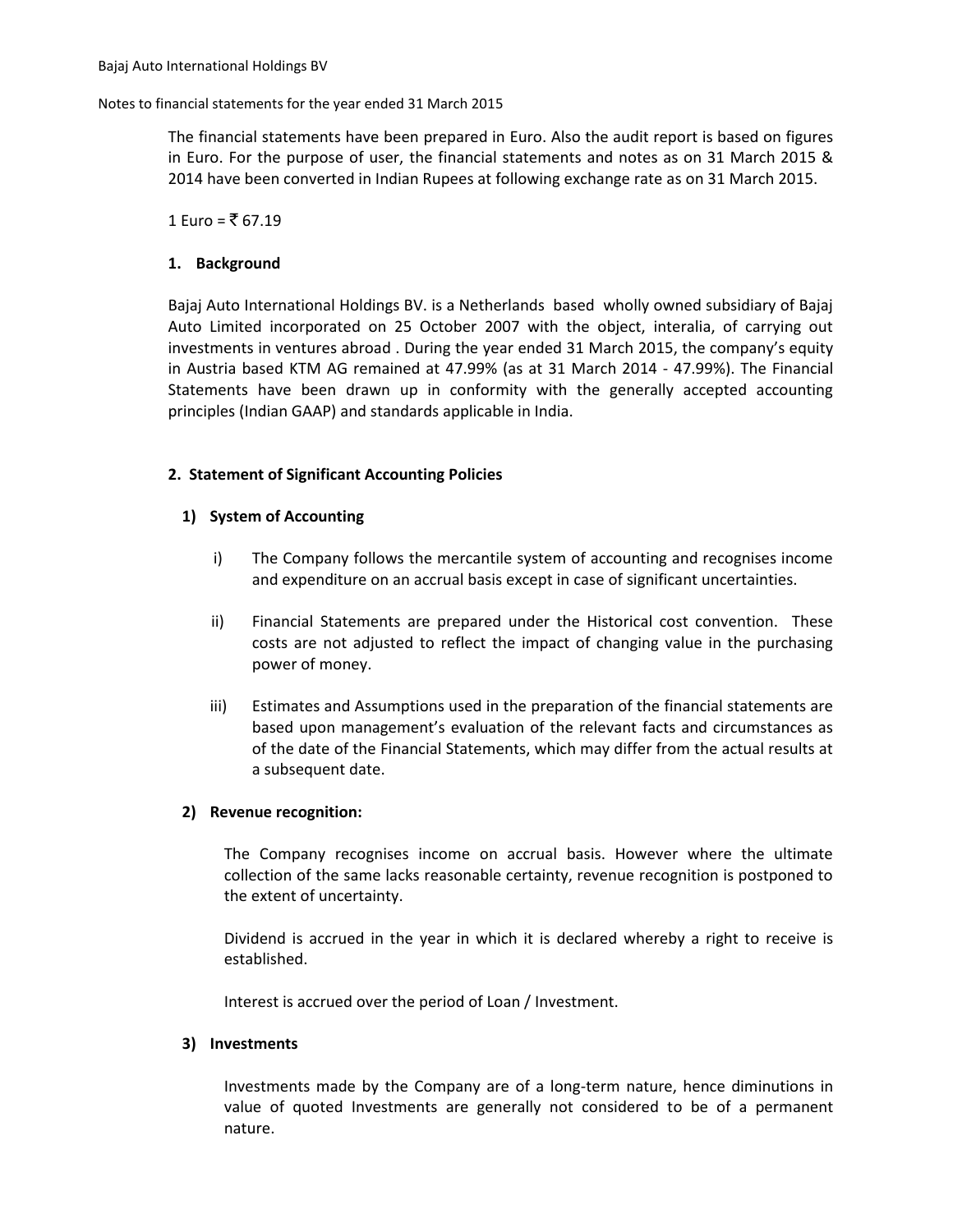Notes to financial statements for the year ended 31 March 2015

# **4) Foreign Currency Transactions**

Current Assets and Liabilities in foreign currency outstanding at the close of the year are revalorized at the appropriate exchange rate prevailing at the close of the year. The gain or loss on decrease/increase in reporting currency due to fluctuations in foreign exchange rates, in case of current assets and liabilities in foreign currency, are recognised in the profit and loss account.

# **5) Taxation**

Provision for Taxation if required is made on the basis of the taxable profits computed in accordance with the applicable laws.

# **6) Provisions**

Necessary provisions are made for present obligations that arise out of events prior to the balance sheet date entailing future outflow of economic resources. Such provisions reflect best estimates based on available information.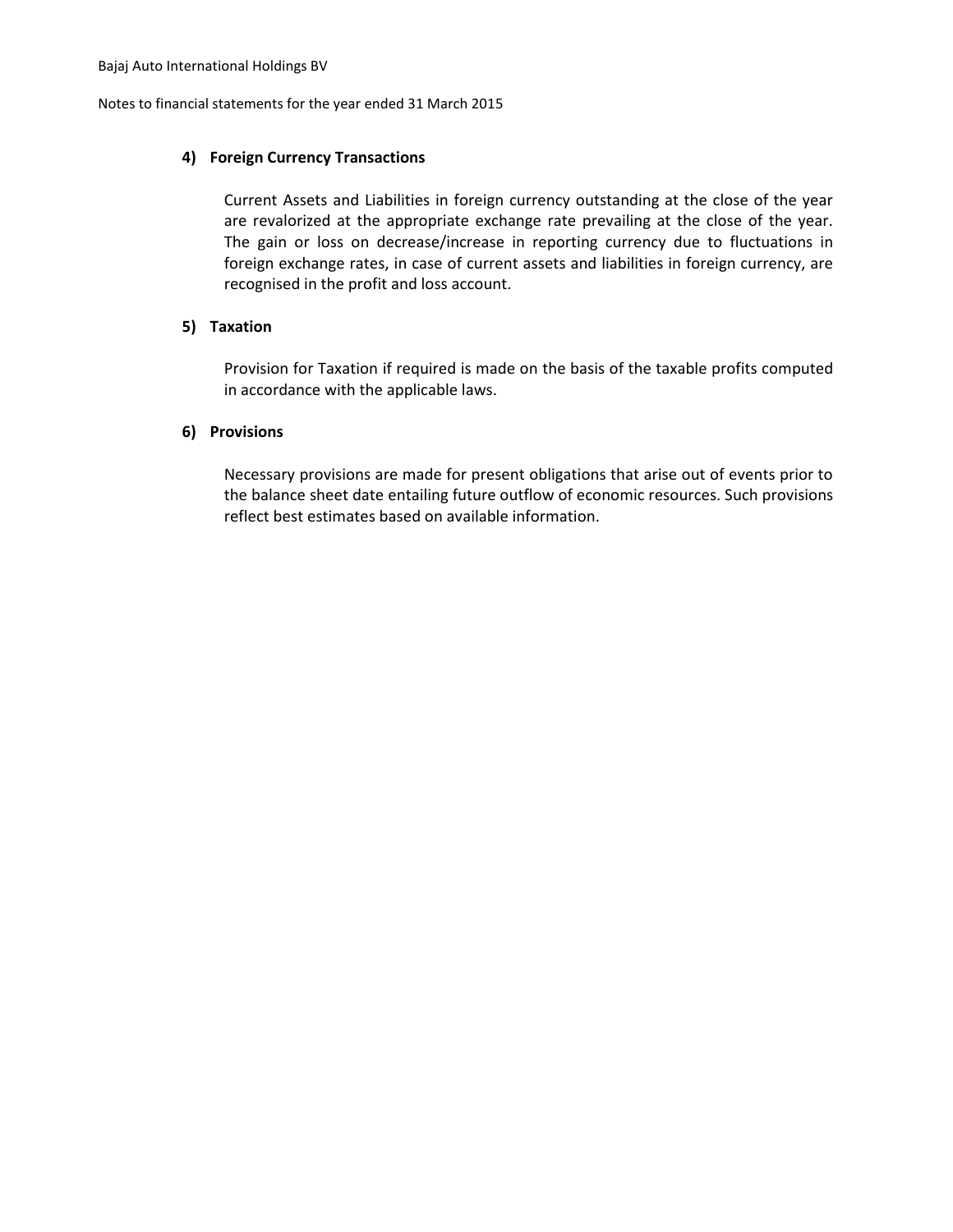# **3 Share Capital**

|                                              | As at                         |                        | As at                       |                             |
|----------------------------------------------|-------------------------------|------------------------|-----------------------------|-----------------------------|
|                                              | 31 March 2015<br><b>Euros</b> | 31 March 2014<br>Euros | 31 March 2015<br>₹ In Crore | 31 March 2014<br>₹ In Crore |
| Authorised :                                 |                               |                        |                             |                             |
| 2,000,000 equity shares of Euro 100 each     | 200,000,000.00                | 200,000,000.00         | 1,343.80                    | 1,343.80                    |
| Issued, subscribed and fully paid-up shares: |                               |                        |                             |                             |
| 1,980,000 equity shares of Euro 100 each     | 198,000,000,00                | 198,000,000.00         | 1,330.36                    | 1,330.36                    |
|                                              | 198,000,000.00                | 198,000,000.00         | 1,330.36                    | 1,330.36                    |

#### **a. Reconciliation of the shares outstanding at the beginning and at the end of the year**

|                                    | As at         |                | As at         |                | As at         |            |               | As at        |
|------------------------------------|---------------|----------------|---------------|----------------|---------------|------------|---------------|--------------|
|                                    | 31 March 2015 |                | 31 March 2014 |                | 31 March 2015 |            | 31 March 2014 |              |
| <b>Equity shares</b>               | NOS.          | Euros          | Nos.          | Euros          | Nos.          | ₹ In Crore |               | ₹ In Crore i |
| At the beginning of the year       | ,980,000      | 198,000,000.00 | 1,980,000     | 198,000,000.00 | 1,980,000     | ,330.36    | 1,980,000     | 1,330.36     |
| Addition during the year           |               |                |               |                |               |            |               |              |
| Outstanding at the end of the year | 1.980.000     | 198,000,000.00 | 1.980.000     | 198,000,000.00 | 1.980.000     | 1.330.36   | 1.980.000     | 1.330.36     |

### **4 Reserves and surplus**

|                                             | As at                  |                               | As at                       |                             |
|---------------------------------------------|------------------------|-------------------------------|-----------------------------|-----------------------------|
|                                             | 31 March 2015<br>Euros | 31 March 2014<br><b>Euros</b> | 31 March 2015<br>₹ In Crore | 31 March 2014<br>₹ In Crore |
| Surplus in the statement of profit and loss |                        |                               |                             |                             |
| Balance as per last financial statements    | 180,684.39             | 122,360.56                    | 1.21                        | 0.82                        |
| Profit for the year                         | 5,156,679.47           | 3,523,323.83                  | 34.64                       | 23.67                       |
| Less: Appropriations                        |                        |                               |                             |                             |
| Interim dividend                            |                        | 3,465,000.00                  |                             | 23.28                       |
| Total appropriations                        |                        | 3,465,000.00                  |                             | 23.28                       |
| Balance in the statement of profit and loss | 5,337,363.86           | 180,684.39                    | 35.85                       | 1.21                        |
| <b>Total reserves and surplus</b>           | 5,337,363.86           | 180,684.39                    | 35.85                       | 1.21                        |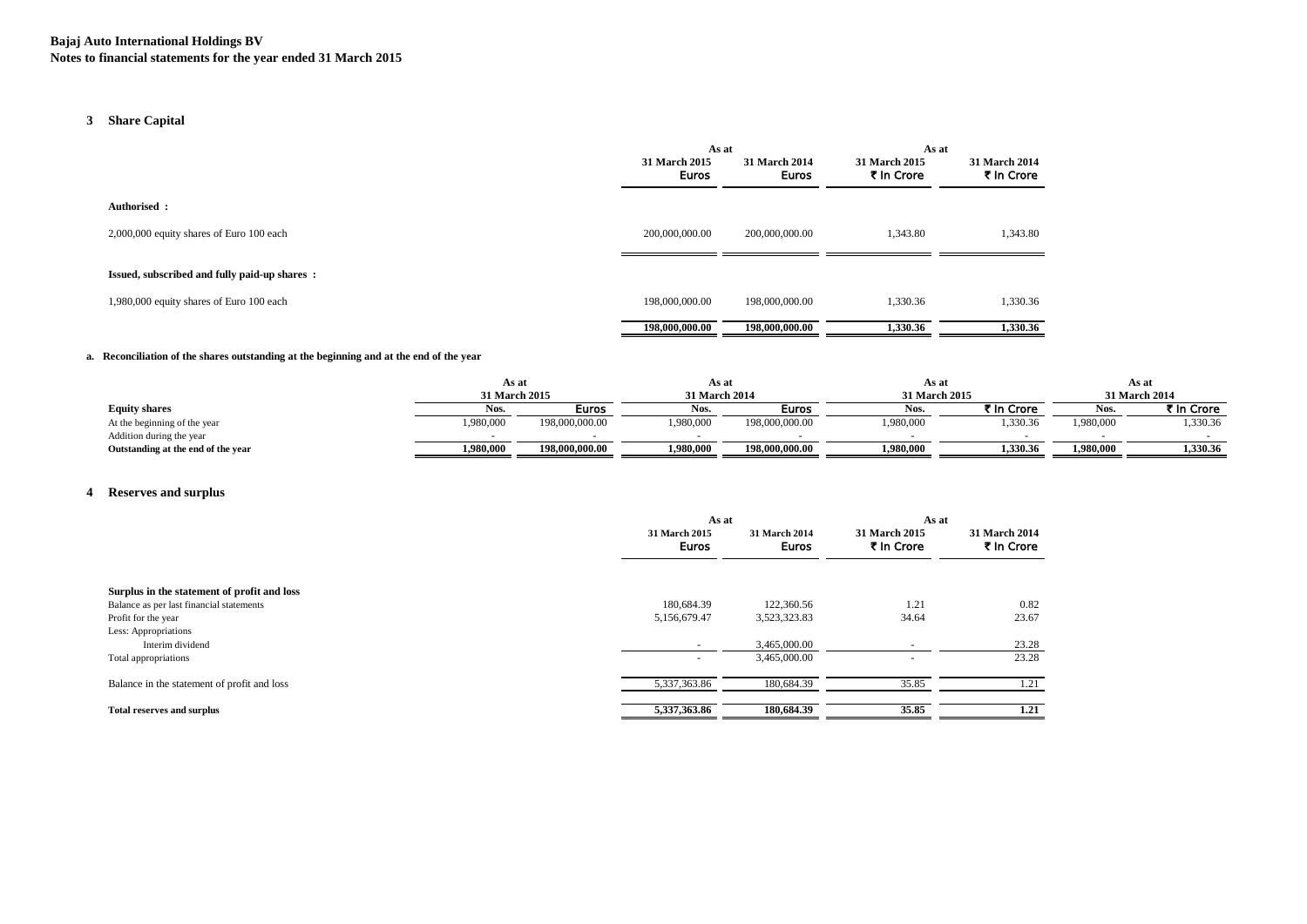### **Bajaj Auto International Holdings BV Notes to financial statements for the year ended 31 March 2015**

#### **5 Other current liabilities**

|                                                       | As at                         |                               | As at                       |                             |
|-------------------------------------------------------|-------------------------------|-------------------------------|-----------------------------|-----------------------------|
|                                                       | 31 March 2015<br><b>Euros</b> | 31 March 2014<br><b>Euros</b> | 31 March 2015<br>₹ In Crore | 31 March 2014<br>₹ In Crore |
| <b>Outstanding Liability for Expenses</b>             | 1,245.00                      | 468.79                        | 0.01                        |                             |
|                                                       | 1,245.00                      | 468.79                        | 0.01                        |                             |
| Non-current investments                               |                               |                               |                             |                             |
|                                                       | As at                         |                               | As at                       |                             |
|                                                       | 31 March 2015<br><b>Euros</b> | 31 March 2014<br><b>Euros</b> | 31 March 2015<br>₹ In Crore | 31 March 2014<br>₹ In Crore |
| Long Term Investments<br>In Equity Shares<br>Quoted:- |                               |                               |                             |                             |
| 5,204,864 equity shares of Euro 1 each<br>in KTM AG   | 198, 109, 356.60              | 198, 109, 356.60              | 1,331.10                    | 1,331.10                    |
|                                                       | 198,109,356.60                | 198,109,356.60                | 1,331.10                    | 1,331.10                    |
|                                                       |                               |                               |                             |                             |

### **7 Cash and bank balances**

|                                                                                 |                               | As at<br><b>Current</b>       |                             | As at<br>Current            |
|---------------------------------------------------------------------------------|-------------------------------|-------------------------------|-----------------------------|-----------------------------|
|                                                                                 | 31 March 2015<br><b>Euros</b> | 31 March 2014<br><b>Euros</b> | 31 March 2015<br>₹ In Crore | 31 March 2014<br>₹ In Crore |
| Cash and cash equivalents<br><b>Balances with banks:</b><br>On current accounts | 182,703.82                    | 67,273.00                     | 1.21                        | 0.44                        |
|                                                                                 | 182,703.82                    | 67,273.00                     | 1.21                        | 0.44                        |

#### **8 Short-term loans & advances**

|                         | As at                         |                                      | As at                              |                             |
|-------------------------|-------------------------------|--------------------------------------|------------------------------------|-----------------------------|
|                         | 31 March 2015<br><b>Euros</b> | <b>31 March 2014</b><br><b>Euros</b> | <b>31 March 2015</b><br>₹ In Crore | 31 March 2014<br>₹ In Crore |
| Loan to KTM Motorrad AG | 5,000,000.00                  |                                      | 33.60                              | $\overline{\phantom{a}}$    |
| Interest receivable     | 42,025.00                     | $\sim$                               | 0.28                               | $\overline{\phantom{a}}$    |
| Prepaid Expenses        | 4,523.44                      | 4,523.58                             | 0.03                               | 0.03                        |
|                         | 5,046,548.44                  | 4,523.58                             | 33.91                              | 0.03                        |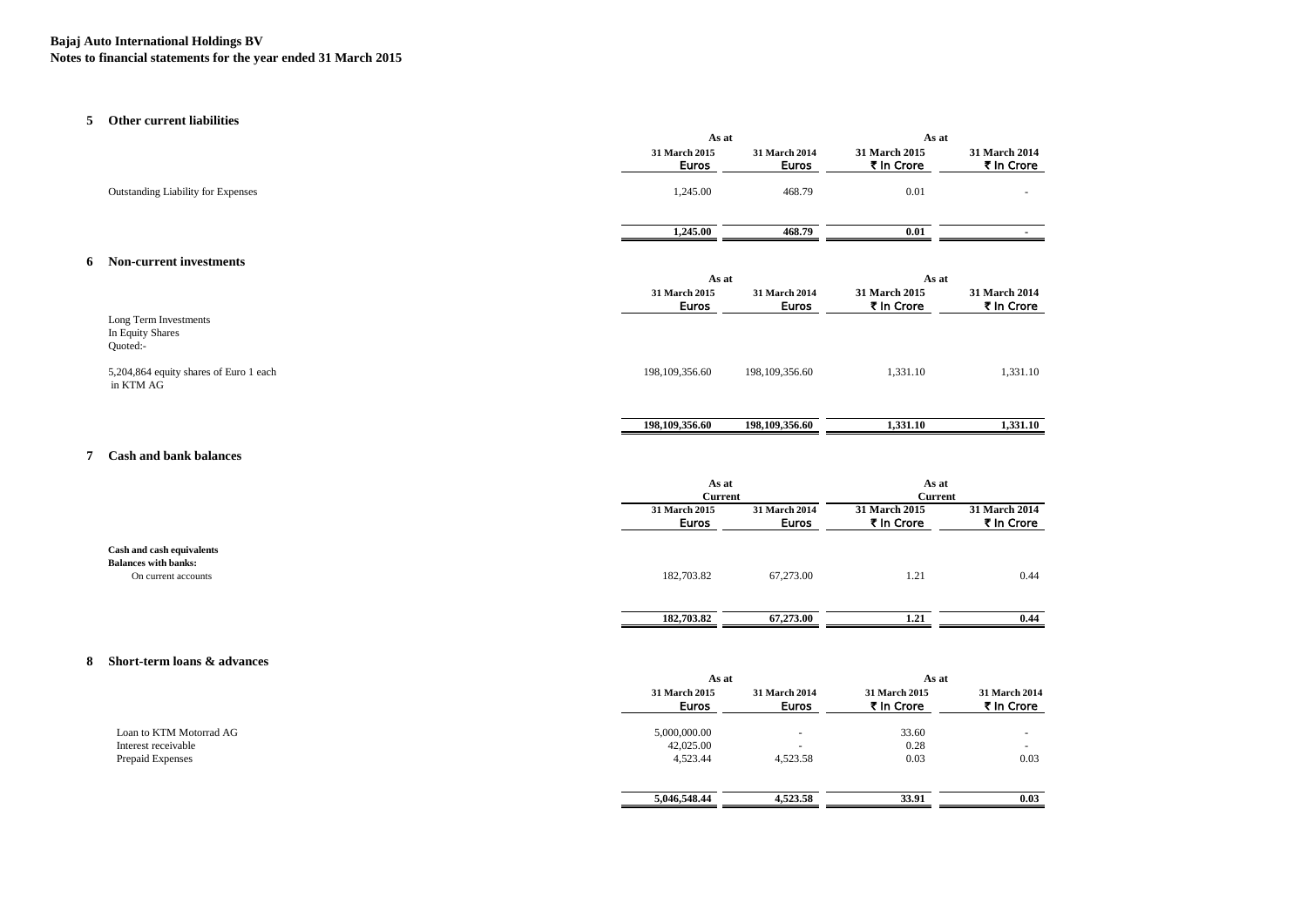### **Bajaj Auto International Holdings BV Notes to financial statements for the year ended 31 March 2015**

# **9 Revenue from operations**

|                                | For the year ended            |                               | For the year ended          |                             |
|--------------------------------|-------------------------------|-------------------------------|-----------------------------|-----------------------------|
|                                | 31 March 2015<br><b>Euros</b> | 31 March 2014<br><b>Euros</b> | 31 March 2015<br>₹ In Crore | 31 March 2014<br>₹ In Crore |
| Dividend received              | 5,204,864.00                  | 3,640,709.80                  | 34.97                       | 24.46                       |
| Interest received              | 42,044.86                     | 17.49                         | 0.28                        |                             |
| Difference in exchange rate    | 419.74                        | $\overline{\phantom{a}}$      | $\overline{\phantom{a}}$    |                             |
| <b>Revenue from operations</b> | 5,247,328.60                  | 3,640,727.29                  | 35.25                       | 24.46                       |

### **10 Other expenses**

|                              | For the year ended       |                               | For the year ended          |                             |
|------------------------------|--------------------------|-------------------------------|-----------------------------|-----------------------------|
|                              | 31 March 2015<br>Euros   | <b>31 March 2014</b><br>Euros | 31 March 2015<br>₹ In Crore | 31 March 2014<br>₹ In Crore |
| Legal & professional charges | 7,472.94                 | 16.641.91                     | 0.05                        | 0.11                        |
| Directors' fees              | 4,492.33                 | 4,505.94                      | 0.03                        | 0.03                        |
| Custody fees                 | 48,000.00                | 60,498.94                     | 0.32                        | 0.41                        |
| <b>Bank</b> charges          | 2,412.33                 | 3,291.12                      | 0.02                        | 0.02                        |
| Subscription & fees          | 12.00                    |                               | $\overline{\phantom{a}}$    |                             |
| <b>ANT Trust fees</b>        | 28,259.53                | 32,359.37                     | 0.19                        | 0.22                        |
| Difference in exchange rate  | $\overline{\phantom{a}}$ | 106.18                        | $\overline{\phantom{a}}$    |                             |
|                              | 90,649.13                | 117,403.46                    | 0.61                        | 0.79                        |

### **11 Earning per share (EPS)**

|                                                                                                                                                                                                                                                              | For the year ended |               | For the year ended |                      |
|--------------------------------------------------------------------------------------------------------------------------------------------------------------------------------------------------------------------------------------------------------------|--------------------|---------------|--------------------|----------------------|
|                                                                                                                                                                                                                                                              | 31 March 2015      | 31 March 2014 | 31 March 2015      | <b>31 March 2014</b> |
|                                                                                                                                                                                                                                                              |                    |               |                    |                      |
| Earnings per share is calculated by dividing the profit attributable to the Equity Shareholders by the weighted average number of Equity Shares outstanding during<br>the year. The numbers used in calculating basic and diluted earnings are stated below: |                    |               |                    |                      |
| Profit for the year after taxation                                                                                                                                                                                                                           | 5.156.679.47       | 3,523,323.83  | 34.64              | 23.67                |
| Weighted average number of shares outstanding during the year                                                                                                                                                                                                | 1,980,000          | 1.980,000     | 1.980.000          | 1,980,000            |
| Basic & Diluted Earnings per share (Euro/ $\bar{\zeta}$ )                                                                                                                                                                                                    | 2.60               | 1.78          | 174.95             | 119.55               |
| Face value per share Euro                                                                                                                                                                                                                                    | 100                | 100           |                    |                      |